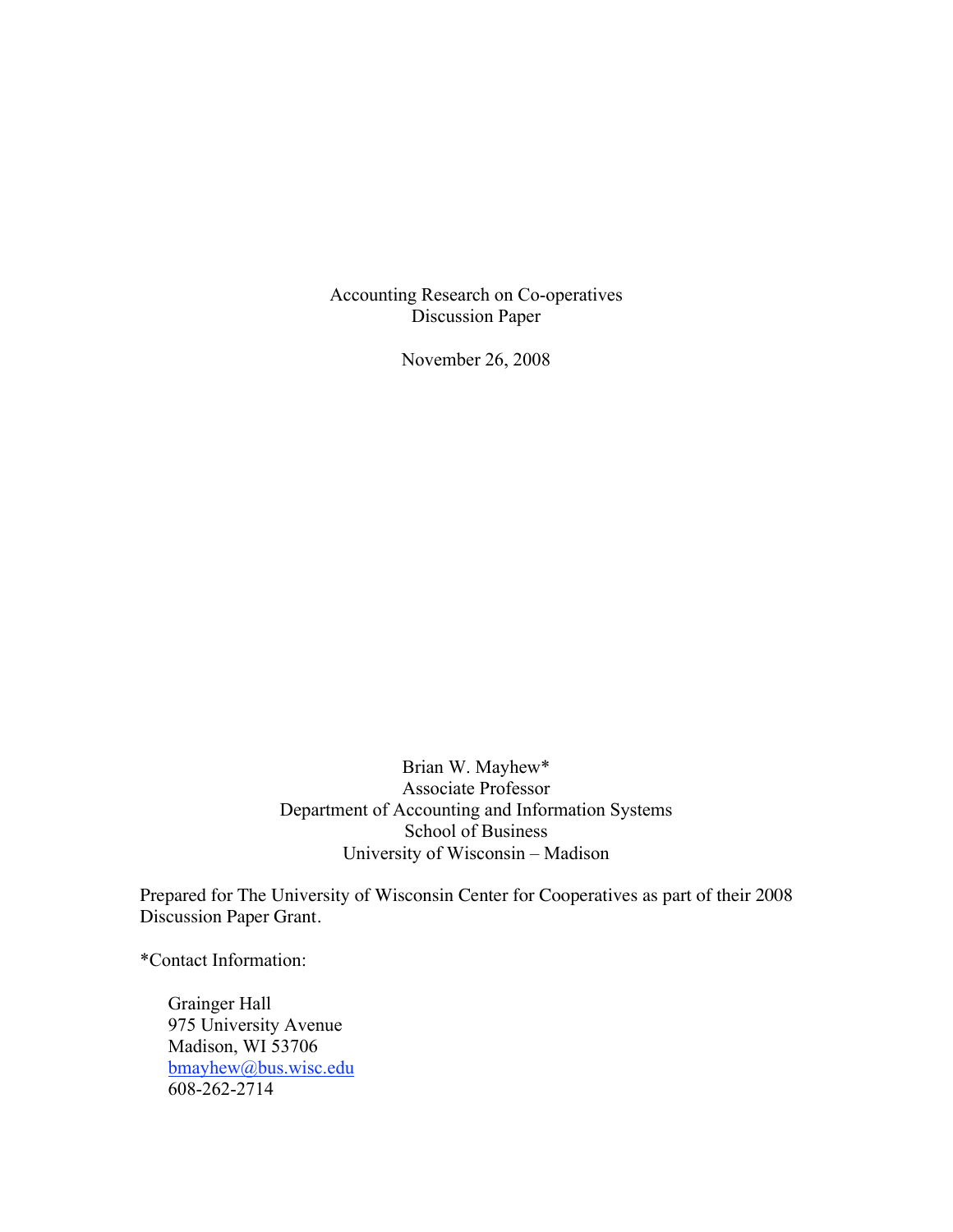## **Introduction**

This paper discusses the critical first steps in engaging accounting researchers in research on the cooperative form of business. I do not propose a specific research question in this paper. Instead, I argue that a database of individual cooperative financial reports is a necessary first step to engage accounting academics in cooperatives research. I point out that such a database would be usable by other social science disciplines ranging from accounting's first cousin – Finance, to more distant relatives such as Sociology. I describe the basic data the database should capture and allocate that information to three different tiers based on the level of importance to researchers. The final section discusses some of the barriers to constructing such a database and some of the challenges that would exist in applying current accounting research techniques to Coop research.

Accounting is often called the language of business. The key strength of financial accounting data is that the rules behind it do not change across companies or organizational form.<sup>1</sup> The basic consistency of financial accounting information enables researchers to learn a lot about a company, an industry, and/or differences in organizational forms. Indeed, in many cases accounting numbers provide the information necessary to both better understand a particular entity, and compare that entity to another.

<sup>&</sup>lt;sup>1</sup> The one exception is government accounting which follows different rules. However, in many cases efforts are being made to convert government accounting to the same principles as corporate accounting. The statement about consistent accounting should not be construed to mean there are no differences in financial reporting across industries. It simply means the basic financial reporting rules do not change. I should also point out that tax rules can and do differ across industries and organizational forms.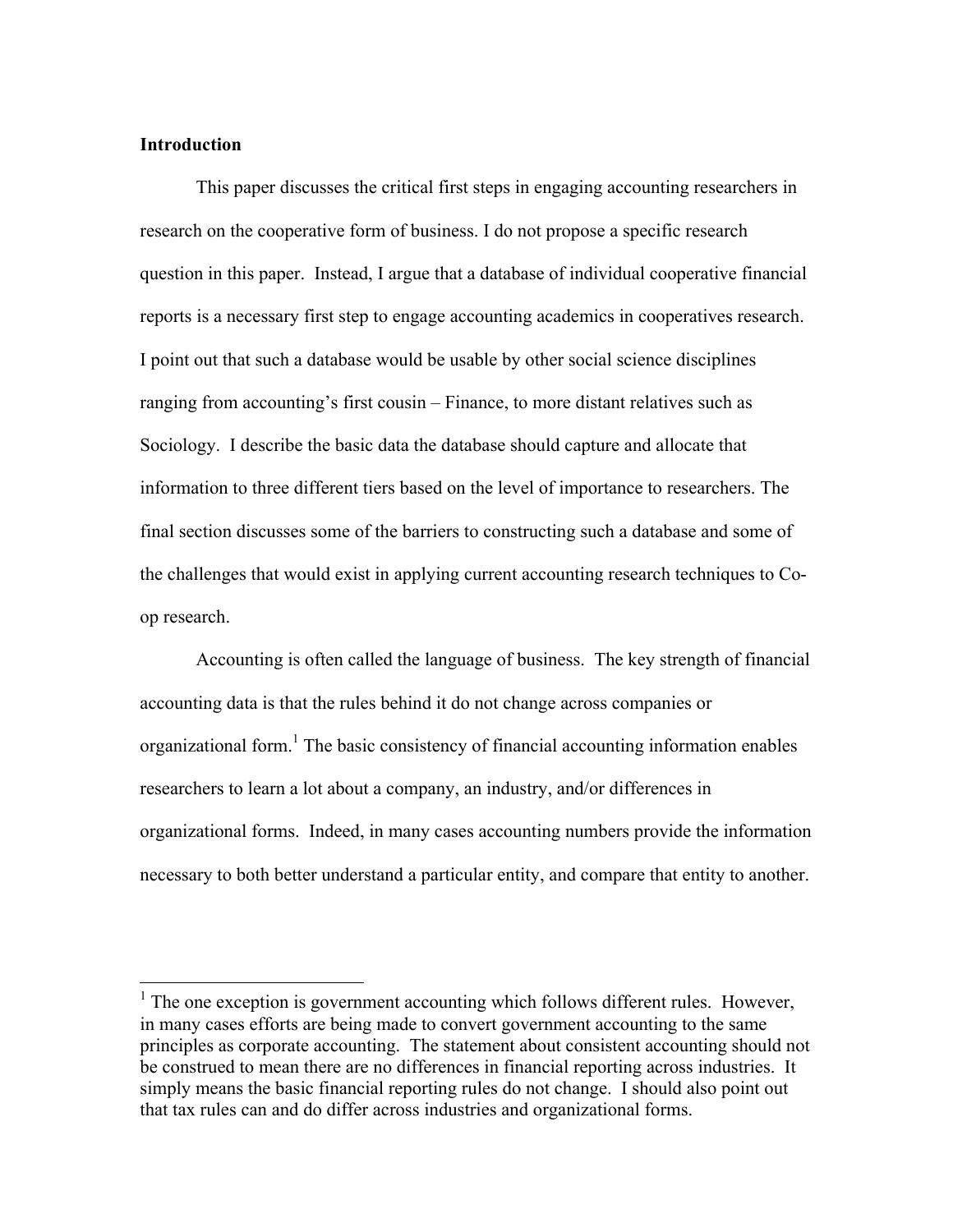For example, net income provides an accounting based measure of firm productivity that can be compared across firms.

Current accounting research takes advantage of the wealth of accounting information available for publicly traded investor owned companies (IOC) to study a wide range of organizational and policy issues. Similar research on cooperatives is hampered by a lack of publicly available accounting information, and a lack of understanding of potentially unique accounting issues related to cooperatives.

I propose developing a database of cooperatives' financial reporting data. The database would capture key financial data from a large set of cooperatives. It is important that the database provide a large set of data in a single database. As a starting point, it might make sense to focus on a few key industries such as electric utility cooperatives, or agricultural cooperatives to keep the scope of the database manageable. However, in the longer term a comprehensive database of financial information would provide a backbone for a wide range of academic research. From an academic perspective, access to such data would enable careful study of the cooperative form of organization and comparisons to other organizational forms that should facility better understanding of the strengths and weaknesses of cooperatives and IOC's.

#### **Call to Develop a Comprehensive Accounting Database for Cooperatives**

I propose creating a database of cooperative financial reporting information. The database would contain financial information from a large population of cooperatives. It would also contain financial information over time. This data would allow researchers to study both a cross section of cooperatives, and cooperative activity over time. The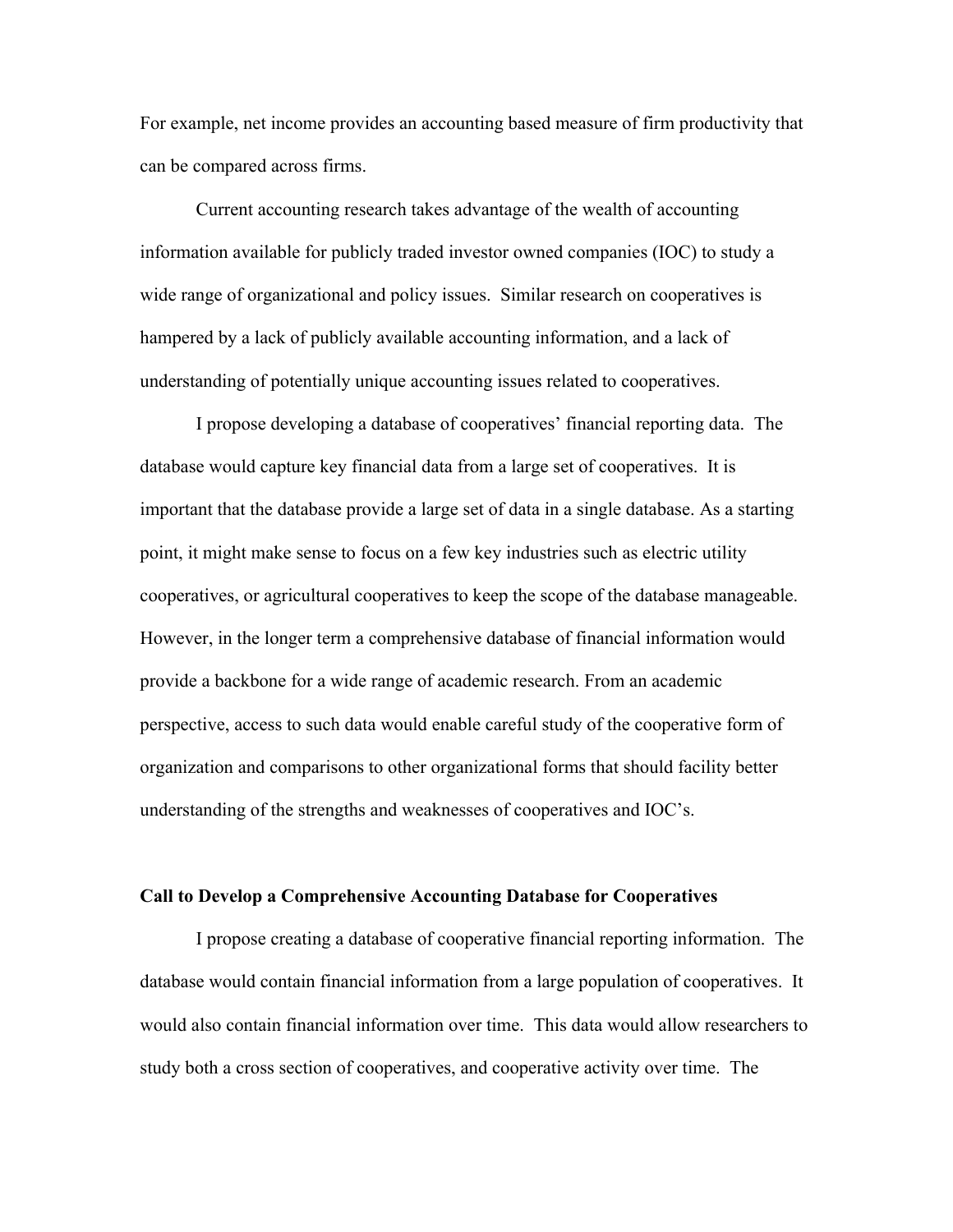database would parallel similar databases available based on publicly traded (IOC) companies. For example, Standard & Poors maintains the Compustat database of public company financial information. This database is widely used by accounting researchers. It is also used in finance and other related social science disciplines. A similar database, even if limited in scope, would provide a solid bases for a wide range of cooperative research.

The Compustat database provides a basis for comparison to what I propose here. Compustat attempts to capture all of the financial statement data for publically traded companies in the United States. It includes over 200 data fields for each company included in the database. The data is gathered from the companies' quarterly and annual filings with the Securities and Exchange Commission. It also covers all the years a company operates as a public company. The data is stored in machine-readable form that is relatively easily converted into data that can be analyzed by modern statistical software. An academic specialist (WRDS – Wharton Research Data Specialists) has arisen to repackage the data so that it is available over the web. Researchers with paid subscriptions to the service can generate data files that meet researchers' custom data requests over the web. The custom data set is nearly instantaneously provided to the researcher.

#### *The Value of a Large Database*

The academic accounting literature covers a wide-range of organizational and public policy issues related almost exclusively to the IOC form. The majority of this research focuses on publicly traded companies whose financial information is publicly available through SEC (www.sec.gov), as well as, through data suppliers such as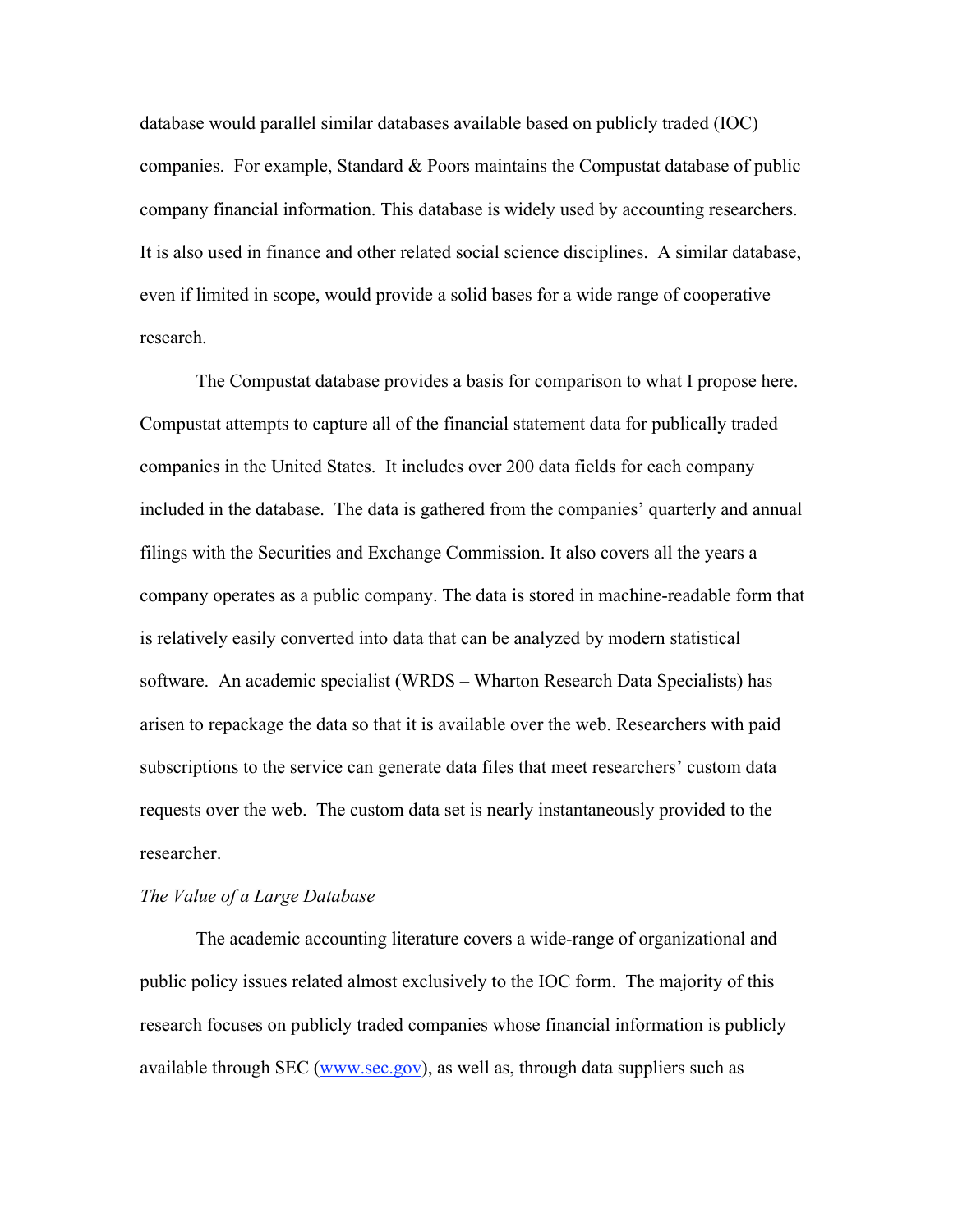Standard and Poor's. It is not just the public availability of the data that facilitates its use, but the availability of a searchable and downloadable databases that captures the data for a large number of firms. The electronic format facilitates analyzing a large population of firms with modern statistical software. It is not unusual to see accounting studies using IOC data with 100,000 firm/year observations.

A recent paper (Tuttle and Dillard 2007) documents that over 2/3's of accounting research is based on data from the Compustat database and similar data sources. A new database of cooperatives based data would find a large group of researchers trained to work with such data. Tuttle and Dillard (2007) shows that the dominance of Compustat based research has increased over the last 20 years. If we look back even further to the mid-1960' there was almost no such research, largely because the data was not available in computer readable form. Once it was available in computer readable form a few seminal papers were written that introduced the accounting field to the data and the type of fundamental questions that it could address. The result is that such data now dominates the research discussion in accounting. There, of course, is no such guarantee that the same would happen with cooperatives data, but it seems a necessary condition for even a modest level of ongoing research.

The accounting literature attempts to answer a number of interesting business and public policy issues using this publicly available accounting data. Accounting studies examine topic such as:

- Choice of accounting method (see Fields, Lys, and Vincent 2001)
- Intentional or unintentional manipulation of accounting information (See Healy and Palepu 2001)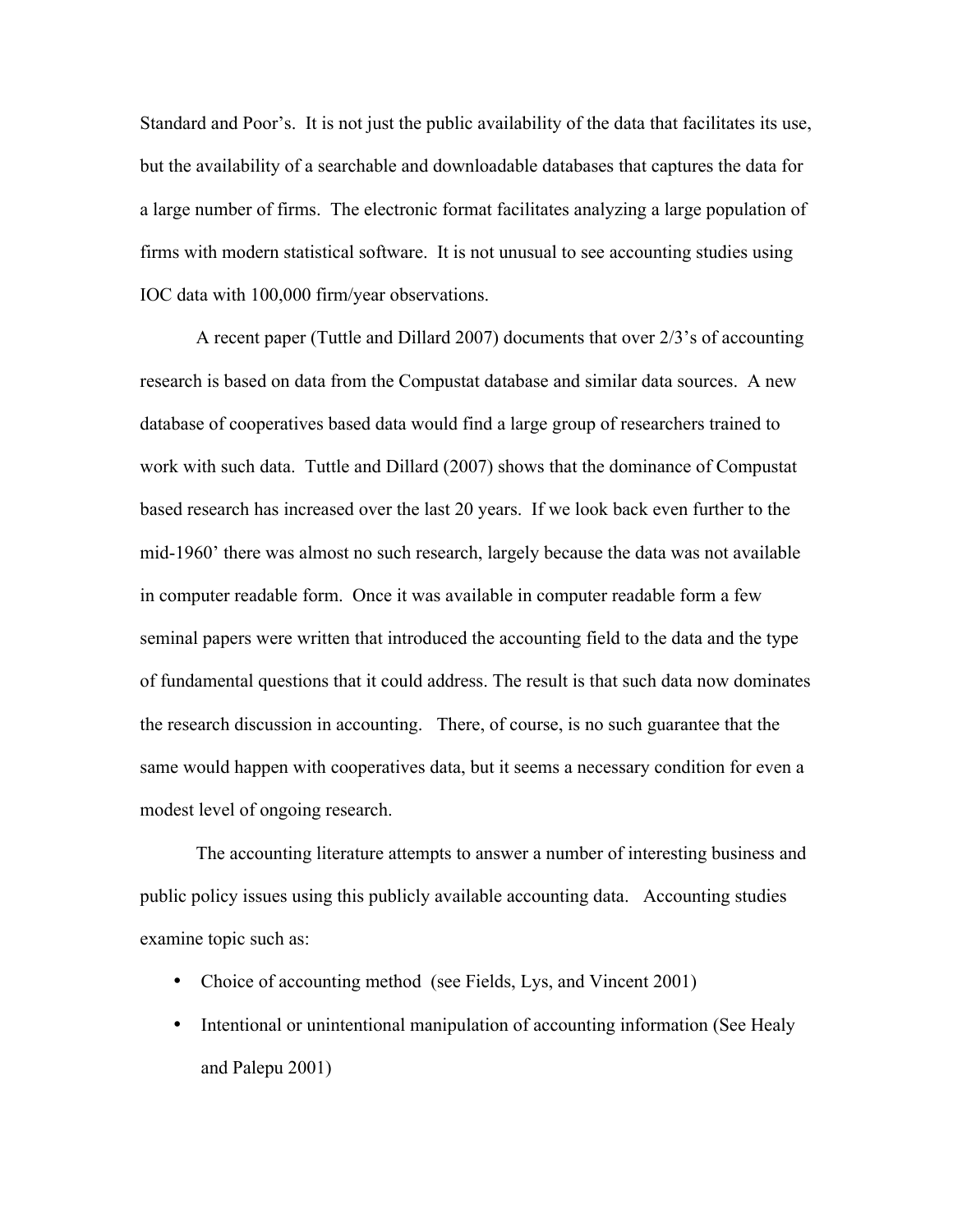- Demand and supply of auditing (Blackwell et al. 1998)
- The role of taxes in business decisions (see Shackelford and Shevlin 2001)

In most cases, these topics are not studied in a vacuum, and not just with a goal of understanding accounting. Recent research has focused heavily on the use and misuse of accounting numbers by management and firms. These papers often examine the inherent agency conflict between management and owners, and the role of accounting information in both attempting to resolve these conflicts, and in providing evidence of such conflicts.

Healy (1985) first explored whether managers manipulate accounting accruals to meet management's bonus targets. He found evidence that managers used accruals to meet bonus targets when they would otherwise fall short. Furthermore, he found they used accruals to save for future periods when earnings significantly exceed the bonus target. Finally, he found that when accruals could not be manipulated enough to hit the current bonus target firms typically decided to load up on negative accruals by taking a so-called "big bath" in an attempt to increase the chance of hitting future targets.<sup>2</sup> A search on ScienceDirect shows 169 cites of this classic paper, and numerous recent paper that continue to explore the linkages between reported accounting performance and executive pay. The area of management compensation and its association with accounting based performance would be particularly interesting to study in a cooperatives setting given the difference in the agency relationships between owners and managers. The difference in entity objectives between IOC and cooperatives should also impact compensation policies and the compensation and accounting linkages.

<sup>&</sup>lt;sup>2</sup> Basically the idea behind a big-bath is to recognize as much expense today as possible in hopes that in future periods, you can report fewer expenses and as a result higher earnings that are more likely to beat the bonus target.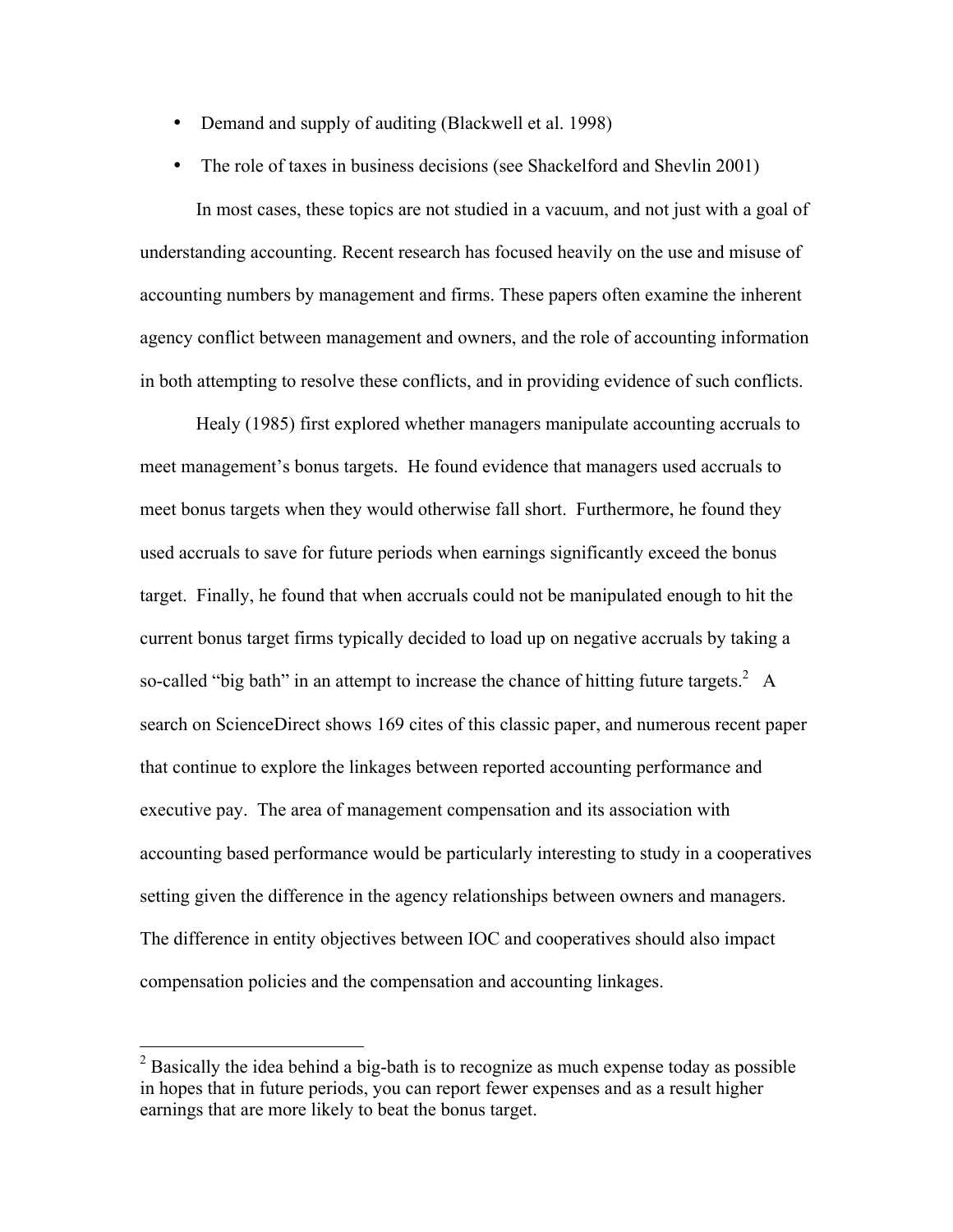Accounting research has also looked at governance structures used to monitor firms. For example, Ashbaugh, LaFond and Mayhew (2003), examine whether purchasing consulting services from a firm's auditor results in the auditor allowing that firm to manipulate accruals to its advantage. Another example looks at how board of director composition impact earnings management (Klien 2002). Cooperatives provide an excellent setting to examine when audits are used or not used as part of the monitoring function, and the resulting consequences. A paper examining the presence or absence of audits among private companies found unaudited companies paid 25 basis points more for their bank debt that audited companies (Blackwell et al 1998). Data from cooperatives would facilitate similar research.

It would also be very interesting to compare the characteristics of cooperatives that hire versus do not hire auditors, and which audit firms they hire. There is a large literature that considers the auditors specialization and reputation. This literature argues large audit firms have more reason to protect their reputation and therefore are higher quality. It argues companies select these high quality auditors to signal the quality of their financial statements. This research has produced mixed results. The mixed results may result from little differences in agency costs for the public companies studied. Coops are more likely to have a divergence in agency cost which might produce a stronger test of these agency theories.

Finally, accounting research provides examples of how differences in corporate form affect accounting decisions and financial reporting practices. For example, Beatty, Ke and Petroni (2002) show that publicly traded banks manipulate earnings to meet certain benchmarks while private banks do not. This research provides a classic example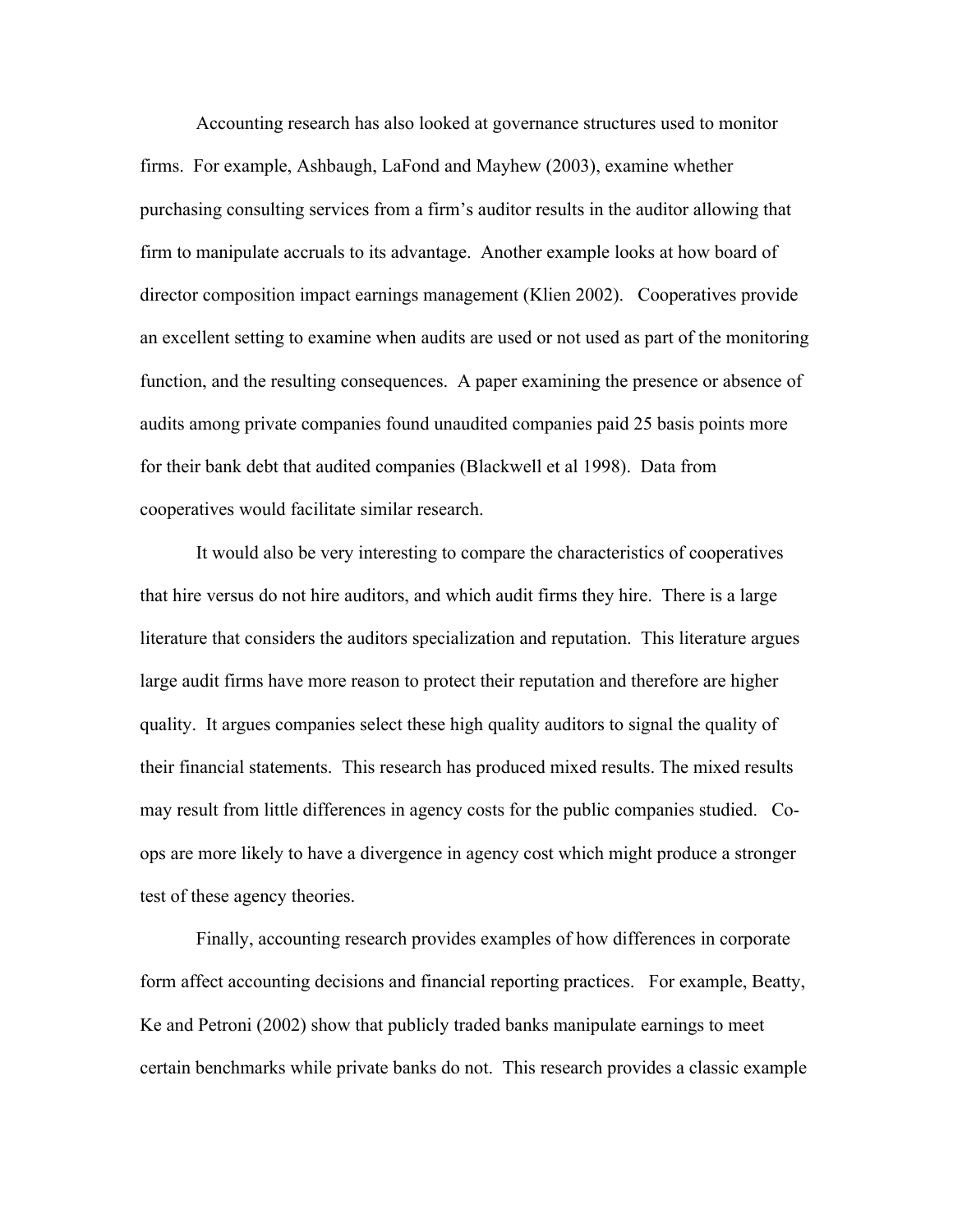of how by comparing the accounting in two different organizational forms helps us better understand potential issues with both forms. Clearly the corporate form of organization places pressure on public banks to meet earnings targets.

# *Uses of Co-Op Accounting Data Beyond Accounting*

A database of annual reports filed by cooperatives would provide a basis for a wide range of social science research that extends beyond accounting. Proof for this assertion lies in the research conducted using Compustat data on IOC's, and in the relative paucity of research that exists for non-public IOC's.

A Finance paper provides an example of how accounting data is used to compare different organizational forms. Ang, Cole and Lin (2000) use accounting data to compare agency costs between private companies 100% owned to publically traded companies with disperse ownership. The availability of private company data from a special survey enabled them to test Jensen and Meckling's (1976) seminal paper on agency theory. Ang et al (2000) compare the efficiency of 100% owned private businesses with a matched sample of public companies. They use Sales/Assets as a measure of efficiency. After controlling for industry differences, this metric enables them to evaluate how efficient the private firms are compared to the public companies. Public companies potentially face much higher agency costs because ownership is spread over many shareholders. In contrast, the private companies where 100% owned by a single owner. Such companies by definition cannot have any agency costs. The authors document that consistent with the predictions of agency theory, public companies are much less efficient that private companies suggesting public companies face higher agency costs. I think it is very interesting to consider where cooperatives might fall on the agency cost spectrum.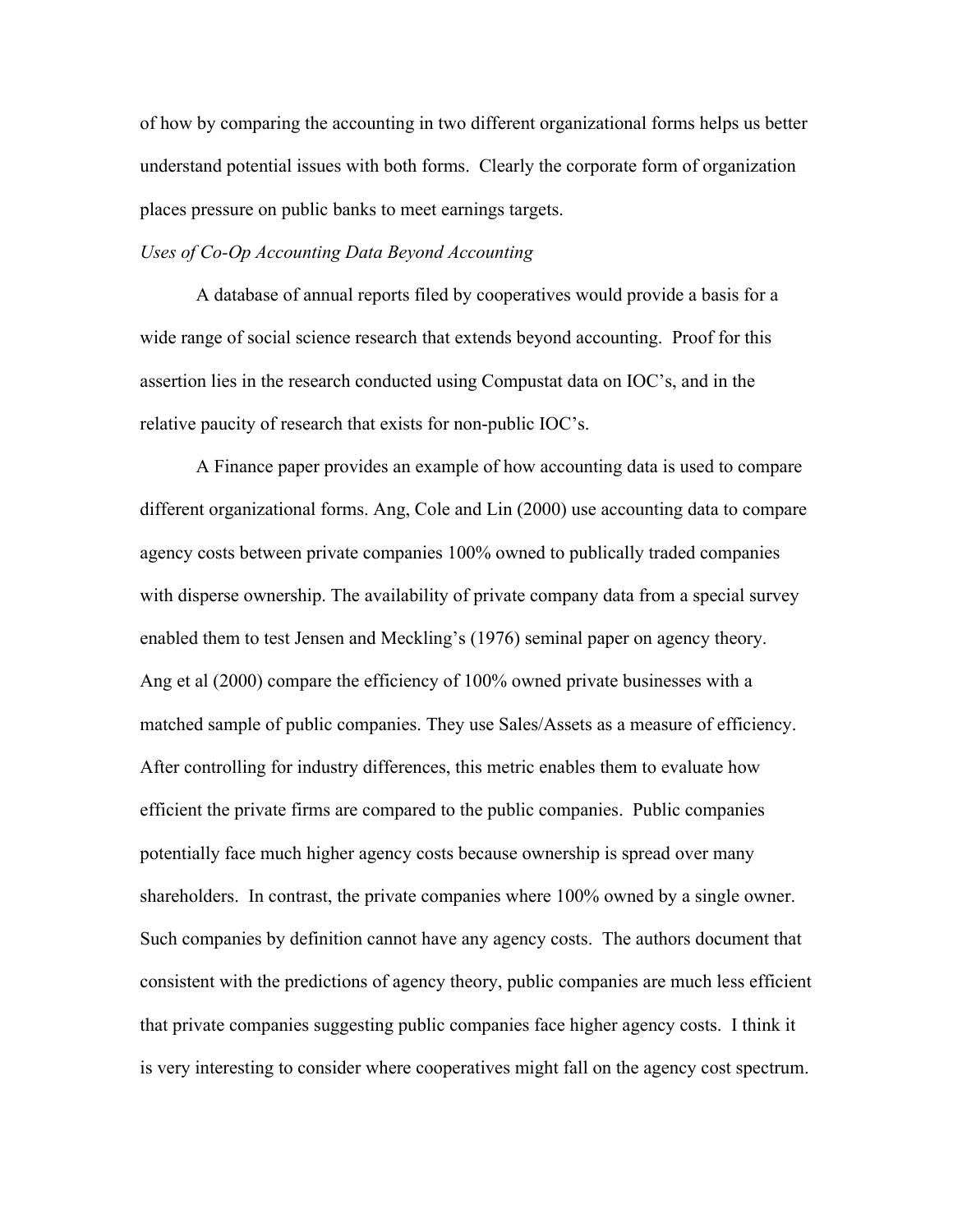While they do not have the performance pressure that IOC's face, they still are often owned by a large number of owners who do not necessarily share the managers same preferences.

Although outside my scope of expertise, management research uses Compustat data to analyze a number of issues. Such research examines issues such as managerial entrenchment and turnover. It also compares efficiencies across entities with differing corporate governance structures. I strongly suspect that management researchers could make good use of a large database of cooperatives accounting data.

## **The Components of the Database**

Table 1 lists the key data that should be captures in a cooperatives database. I segregate the table into three parts. Tier one includes the basic data that should be available for almost any cooperative that prepares basic financial statements. A cooperative that does not capture the basic data in this tier probably should be excluded.<sup>3</sup> This data is critical for performing simple financial performance comparisons including standard measures of productivity and efficiency. Tier two outlines a comprehensive set of accounting data that will be available for most cooperatives that prepare full financial statements. It is likely that any given cooperative will not have one or more elements of this second tier information, but on average will have a vast majority of it. While the

<sup>&</sup>lt;sup>3</sup> It could be argued that the level of financial information provided by the co-operative is interesting in its own right. Some research has already looked at reporting differences across co-operatives in small regional settings (e.g. nova scotia???). At the end of the day, researchers will be more excited about companies that have data than those that do not. Furthermore, the scope of any such project must have some boundary or it will never be completed, and limiting the data to companies that have at least minimal financial reporting seems like a good boundary.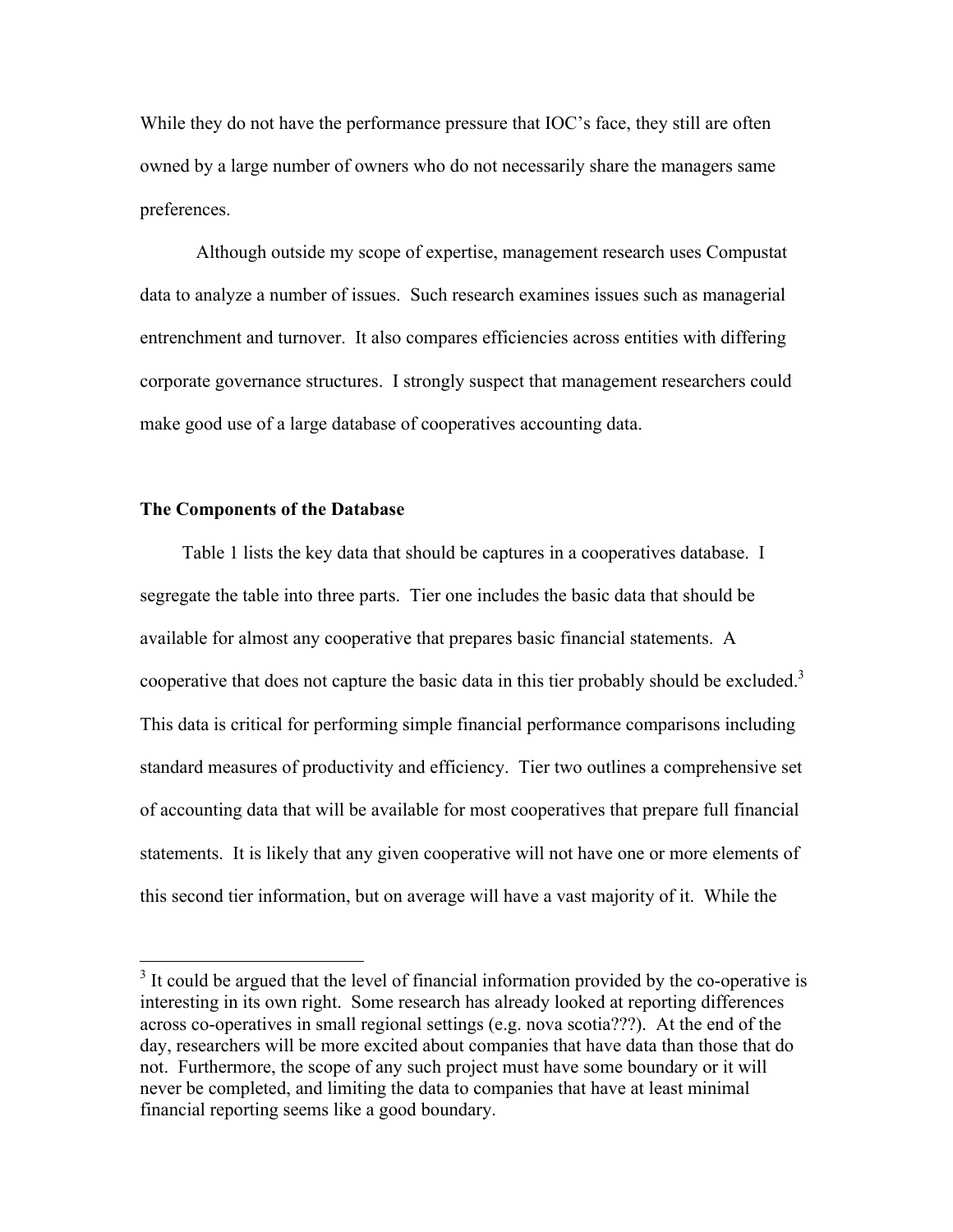data in part one is necessary for the cooperatives inclusion in the database, the data in part two can be incomplete for a given cooperative and yet that cooperative should still be included. The same criteria apply to part three. Tier three captures supplemental financial statement information. The availability of this information will likely be much lower than part two. This data would allow much more refined study of cooperatives, and should be captured whenever possible.

## *Tier One – Basic Financial Data*

The Tier One information listed in table 1 is necessary for any company to be included in the database. Such information provides a basis for most generic tests of profitability, efficiency, and size. The subset of information in bold is absolutely necessary, while the remainder could be omitted if getting a large population is deemed more important. The bolded information includes assets, sales, net income, total liabilities, and equity.

This data provides the basis to calculate key performance and efficiency metrics. For example, return on equity (ROE), return on assets (ROA), and debt to equity ratios can be calculated. Such metrics provide clear insight into the nature of a company's business and how efficiently the business is run. Additional metrics such as sales/assets have been used in research comparing efficiency of private companies to publicly traded companies (Ang et al. 2000). Such a metric makes no assumption about profitability, just about how efficiently the company's assets have been employed. Cooperatives researchers in particular should consider this metric given that cooperatives do not have profit maximization as a stated goal.

*Tier Two – More Detail and Expansion of Original Data*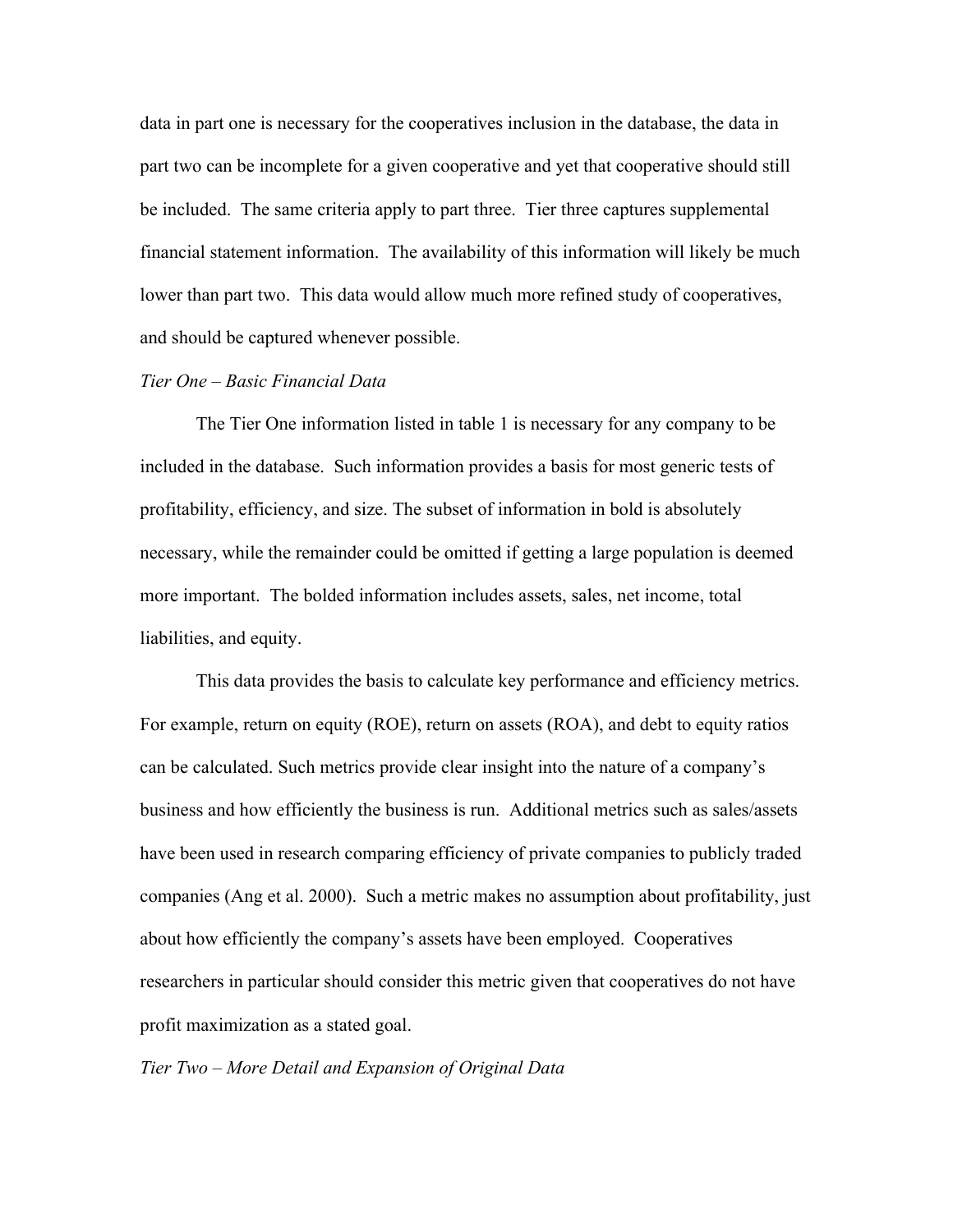The data in Tier Two provides more detail than Tier One. In general, it provides the sub-components that sum to the totals captured in Tier One. For example, current assets is broken down into cash, accounts receivable, inventory, prepaid expense, short term investment and other current assets. The refined data provides the potential for more sophisticated econometric models. For example, abnormal accruals (sometime labeled discretionary accruals) can be estimated with the data items included in Tier Two. Abnormal accruals are often used as a proxy for earnings management. Tier Two also includes cash flow statement information. In my brief review of electric utility financial statements, only one company included cash flow information on its web-site. My hope is that more cash flow information is available from these companies. Cash flow data provides other measures of efficiency and financial health that are not available from the balance sheet and income statement alone. It also provides information on annual investment and financing decisions made by the cooperative.

#### *Tier Three - Supplemental Information*

Tier three captures information from the financial statement footnotes and from the cooperatives annual report to patrons. The most important piece of information is the Patron refund policy (and more generally the Patron Equity policy). This information is unique to cooperatives, and would provide a path to cooperative specific research. The variation in policies across cooperatives would provide some interesting insight into the cooperative form in general. I think it would be particularly interesting to examine management entrenchment and agency cost arguments with the patron refund policy as a guide. It might also provide some insight into whether the cooperative is managed with a long or short-term horizon.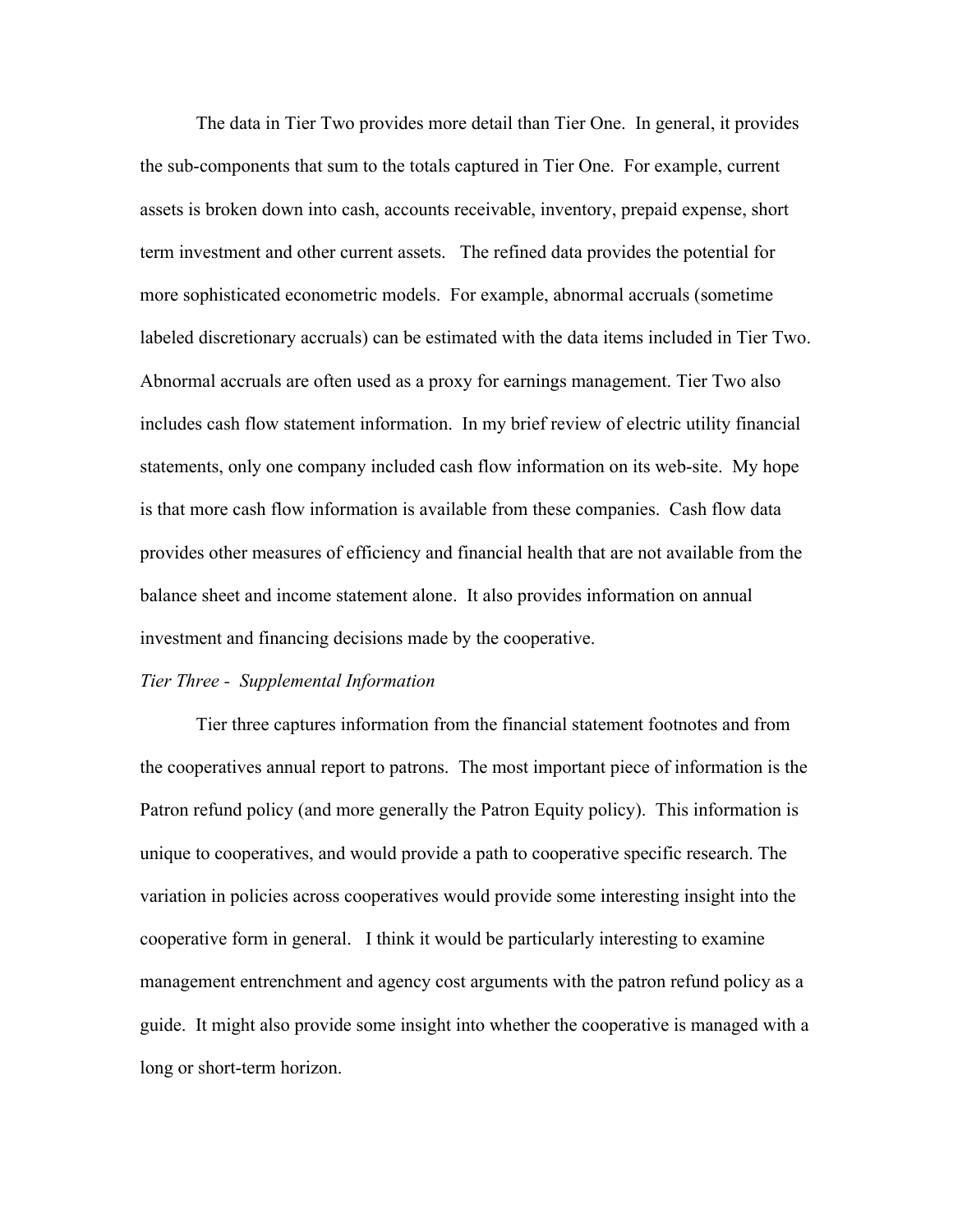Tier Three also includes information about the auditor and the audit report. There is a large and vibrant literature in accounting on audit markets, auditor choice and auditor specialization. Much of my own research is in these areas. Auditors are often considered the most important monitor of a firm's financial reporting. Financial reporting is t used to by other stakeholders to monitor and govern the firm. The firm's choice of auditor reveals insight into how important it views that monitoring function. It would also be very interesting to assess how much auditors specialize in cooperatives.

I have expanded part three to capture some basic company data including location, phone and website. This information is not of upmost importance for a researcher but would be easy to capture and may prove useful.

### **Barriers and Issues with Co-Op Research**

#### *Research on the Cooperative Domain*

Research on cooperatives faces a few significant challenges that will make progress difficult. Much like the business form itself, real progress awaits for someone who captures the cooperative spirit, and is moved to study this unique business form. With that in mind, I point out a couple of the challenges such research faces, and where appropriate, offer some suggestions to face those challenges.

The main challenge will be to evaluate cooperatives based on their own goals and objectives. As I have considered cooperative based research, I have struggled to separate it from research on IOC's. This is a significant problem. IOC's are fairly straightforward to study, largely because the researcher can safely assume the IOC's main goal is to maximize shareholder return. Of course, this assumption does not apply to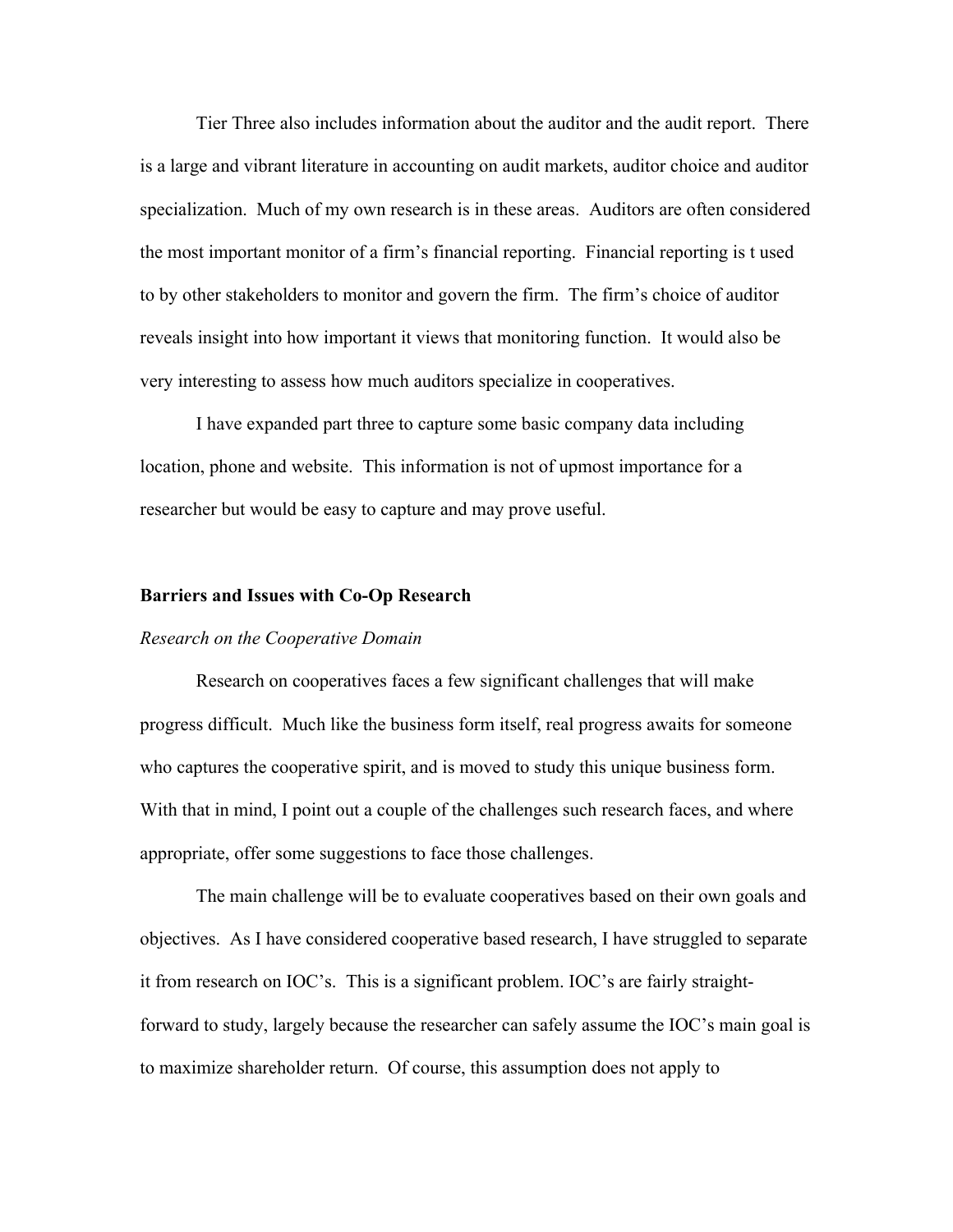cooperatives. Cooperatives exist for a number of reasons, including filling market voids left when profit maximization does not entice an IOC firm to enter the market.

The lack of a single goal that extends across cooperatives is a bigger problem than it might appear. Many mainstream areas of accounting research such as agency theory, efficiency (i.e. return on equity) and earnings management are based on the assumption of a profit-maximizing firm. And more specifically, this research assumes the firm attempts to maximize shareholder wealth. Cooperatives often do not share a common goal as well defined as profit maximization. In reading the core values of cooperatives as exposed by the various cooperative trade organizations (e.g. ICA 2008), it becomes clear that a number of different objectives can drive the purpose of the cooperative, and as such no global assumption like profit maximization is possible.

The lack of a single common goal across cooperatives does not mean that rigorous research on cooperatives is impossible. It simply means we must be careful when we attempt to study cooperatives using the same tools and models we use in existing accounting and social science research. In its initial stages, cooperatives research may be best served by sticking to the description of cooperatives on their own domain rather than comparing them with IOC's. It might also be wise to group like cooperatives together to study rather than treat all cooperatives as equals. For example, I decided to look at just rural electrical utility cooperatives to see what kind of financial information they made available on their web-sites. Within this constrained subset of cooperatives, I can make a reasonable assumption that rural electrical utility cooperatives all have similar goals and objectives. At the same time, it is at least conceptually possible to differentiate among rural electrical utility cooperatives for purposes of evolving a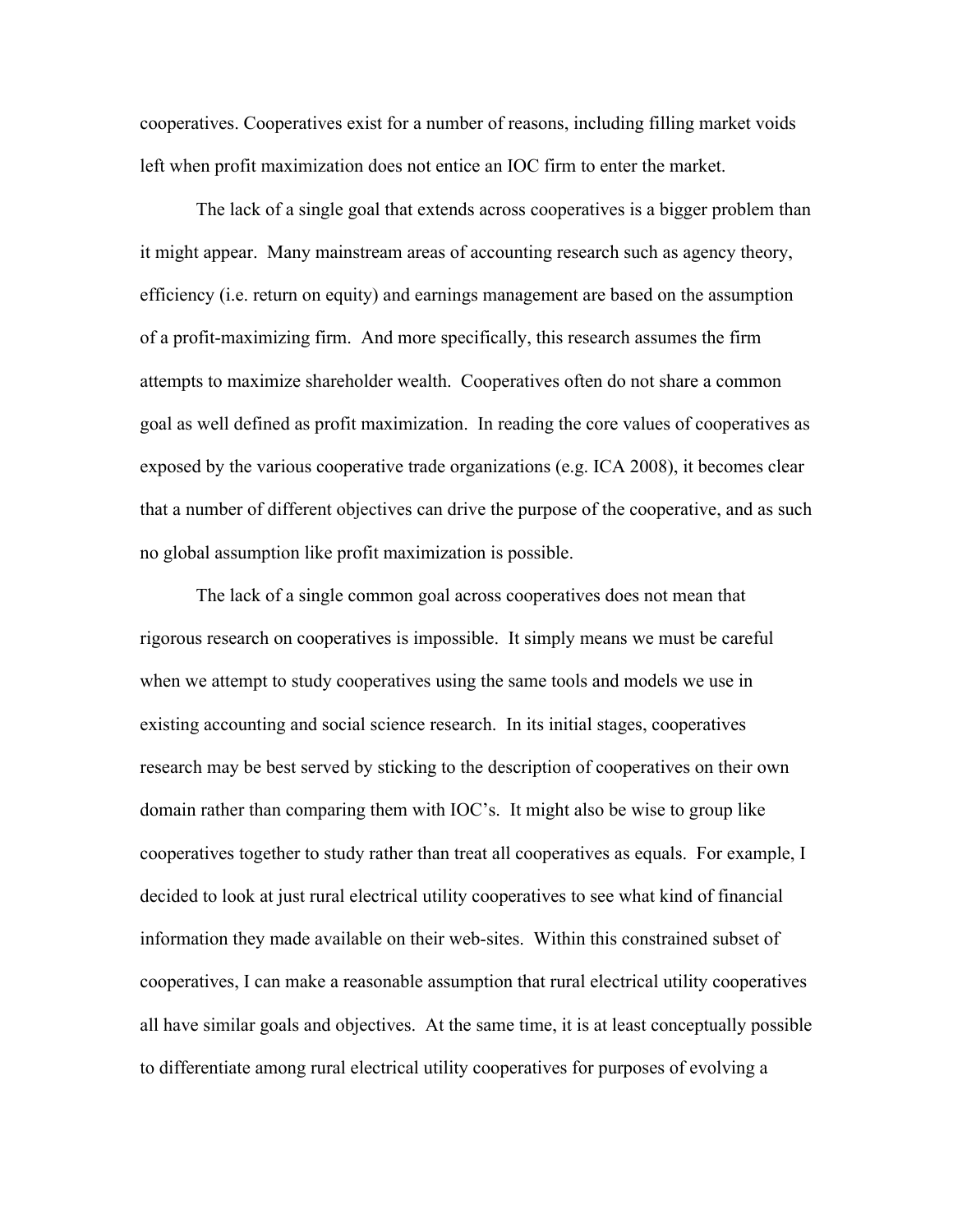theory of financial reporting. Such differences might exist based on the financial size of the cooperative, the geographic span of its operations, number of members, or diversity of services.<sup>4</sup>

## *Database Construction Challenges and Potential Solutions*

One of the barriers to constructing a database of cooperatives financial information is the cost. Databases for IOC companies such as Compustat exist because companies can earn a profit by creating such databases and the data is publically available through the Securities and Exchange Commission. Professional investors desire accounting information to help them evaluate stocks, and are willing to pay for such information in easily accessible form. Academic researchers have been able to purchase the information from these for profit companies at reduced rates often with a substantial delay in time (six months to a year) compared to the institutional investors. Academics still pay relatively high prices for the data (i.e. UW pays approximately \$18,000/ year for basic Compustat through WDRS). Cooperative investors (using the term loosely) seem much less likely to pay for such data, so it seems unlikely that a company can arise to become a for profit provider of cooperative accounting data. Moreover, it is unclear whether an academic market exists in sufficient size to profitably collect and disseminate such data. Budget cuts to Universities in general have reduced library budgets and

<sup>&</sup>lt;sup>4</sup> I was somewhat surprised to note that many rural utility co-ops also sell appliances and appeared to sell or at least be affiliated with internet providers and satellite TV providers. The span of services offered was interesting in its own right.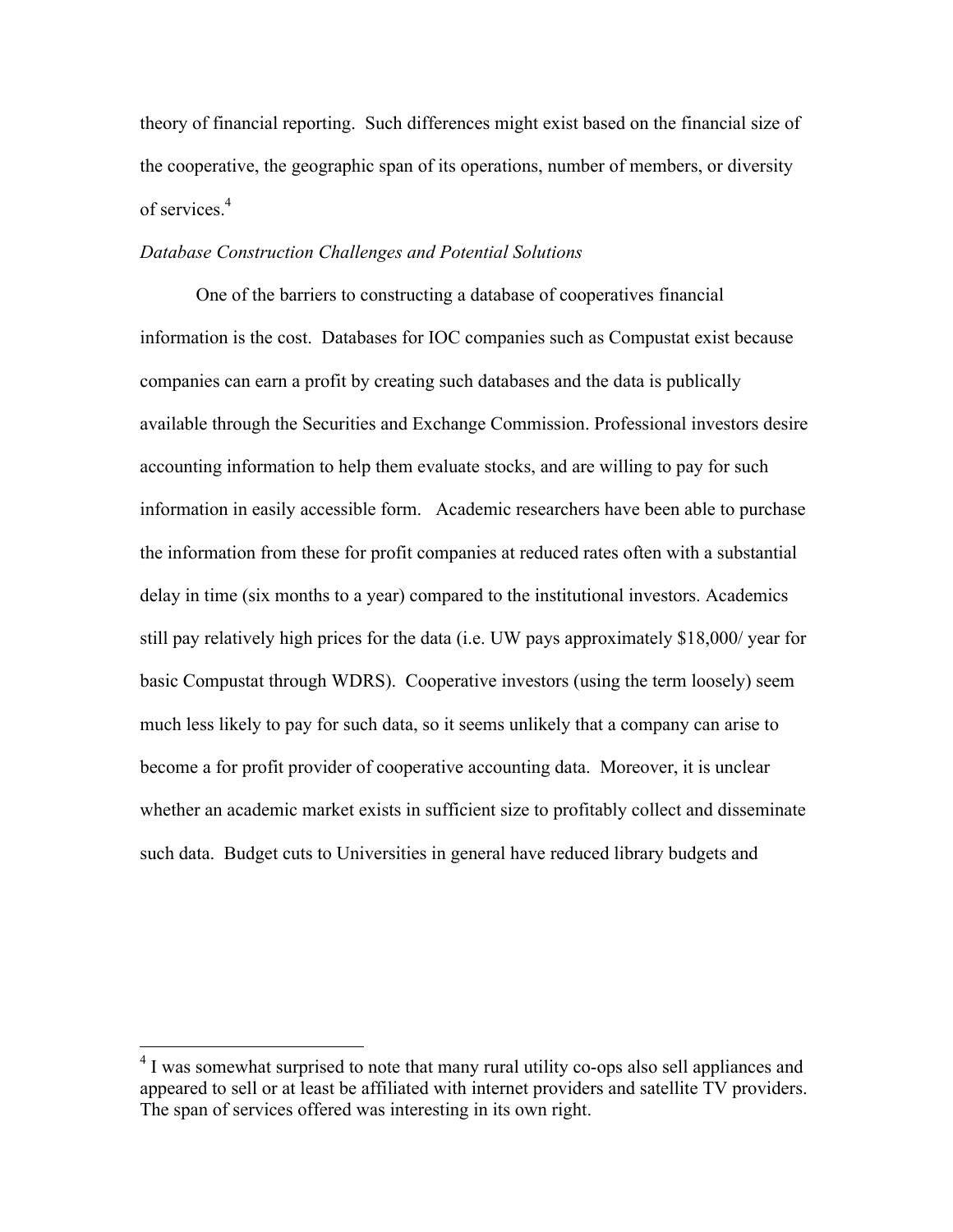academics access to for profit databases. I believe the biggest impact of a cooperatives database would come if it could be provided at a relatively low cost.<sup>5</sup>

There is a secondary problem with collecting cooperative data in that co-ops generally have no obligation to provide financial information to the public. There is not a central repository of information similar to the SEC. However, in many cases it appears that state statutes at least require co-ops to provide financial information to their members. At this point, it is unclear to me how extensive such information is and whether we would be able to access it. In contrast, IOC's that publically trade their stocks have to provide financial data on a quarterly basis to the SEC. Furthermore, the SEC requires that public companies file it in a format that enables the SEC to provide financial data via the web through the EDGAR database.  $6\text{ The advent of the web has }$ made data collection from the filing even less expensive. As a result, new data consolidators have arisen such as Audit Analytics who provide data previously not gathered by Compustat.

The advent of the web provides some hope for future data collection from cooperatives. Web Crawlers and other such tools could be employed to go out on the web and look for financial information from cooperatives. There also is a lot of excitement among accounting experts over the new XBRL initiative that would provide data tags on financial information such that database management programs could identify information as representing a pre-determined financial statement element. For

<sup>&</sup>lt;sup>5</sup> I am tempted to argue it should be free. However, there is an argument that a slightly restricted database in terms of cost might actually induce more researchers to use it because there is some barrier to entry that increases the returns to their efforts.

 $6$  The data can be accessed via  $\frac{www\text{ sec.gov}}{www\text{ sec.gov}}$  under EDGAR.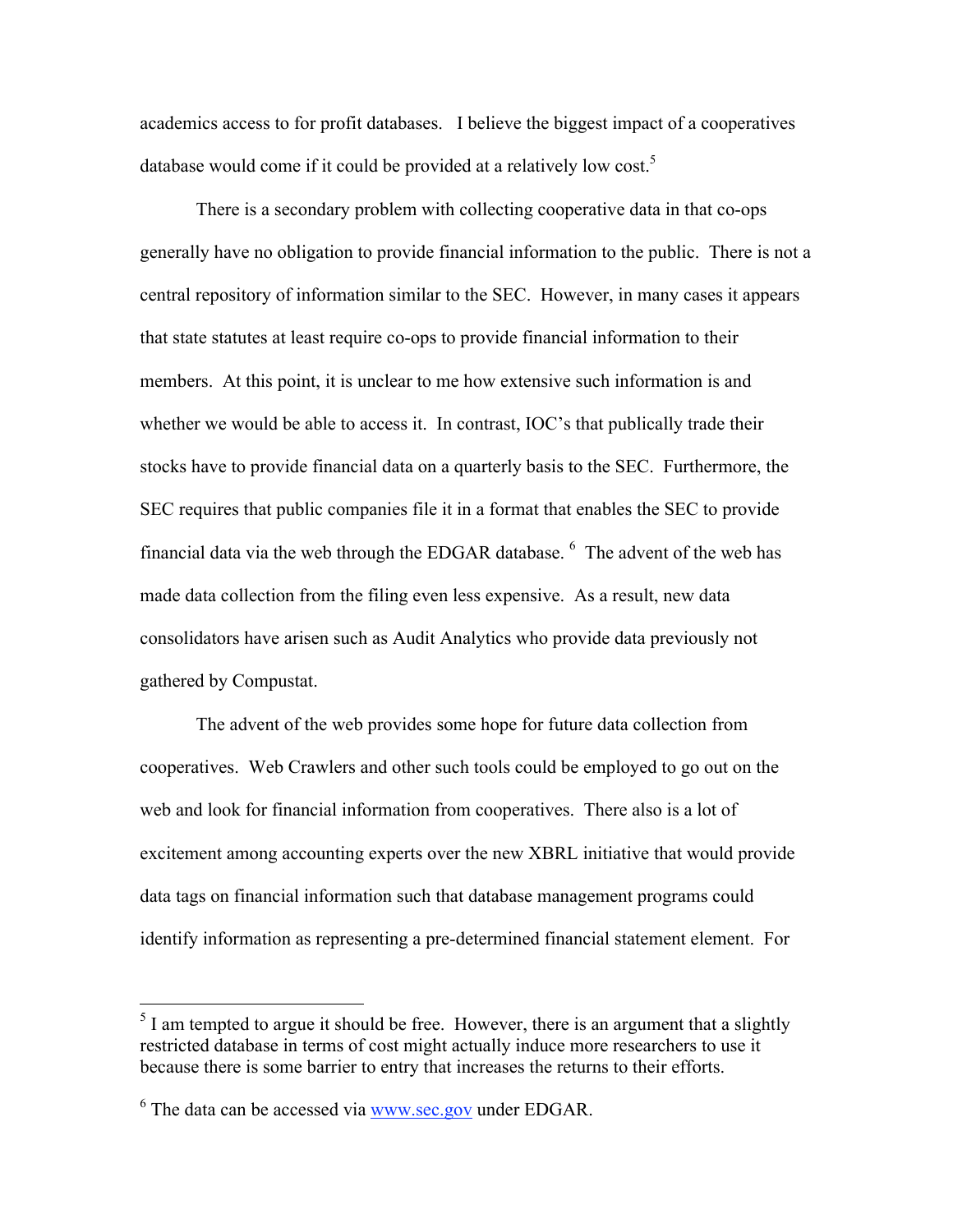example, using XBRL the financial statement preparer would "tag" a piece of financial information as "sales" such that a database would recognize it as sales. In principle this would enable someone to create large databases of this information with common data elements, thereby making comparisons easy. XBRL is being rolled out of over the next few years to public companies who report to the SEC. In principle, it could be extended to cooperative. However, I have no idea whether cooperatives would elect to incur the expense of adding XBRL tags to its electronic financial statements.

In exploring cooperatives and trying to fashion a foot-hold for future accounting research, the solution is at least partially apparent to me. A cooperative could be created with a mission to create a source of accounting information from member cooperatives. The cost of such a cooperative would likely not be trivial, and in all likelihood it would likely consume more financial resources than it creates. The benefits to such a database are hard to measure. On an intangible level, the ability to study the financial structure and performance of cooperatives would be quite valuable.

Another potential solution is for the National Society of Accountants for Cooperatives (NSAC) could create and maintain the proposed database. NSAC produced a publication that suggests that it collects at least a sampling of co-op financial statements. Financial Reporting by Cooperatives (2005) appears to be a summary of current accounting practice by cooperatives. Similar type publications (e.g. *Trends and Techniques*) are provided for IOC companies by other organizations such as the American Institute of Certified Public Accountants (AICPA). These publications summarize recent financial reporting trends including examples of footnote disclosures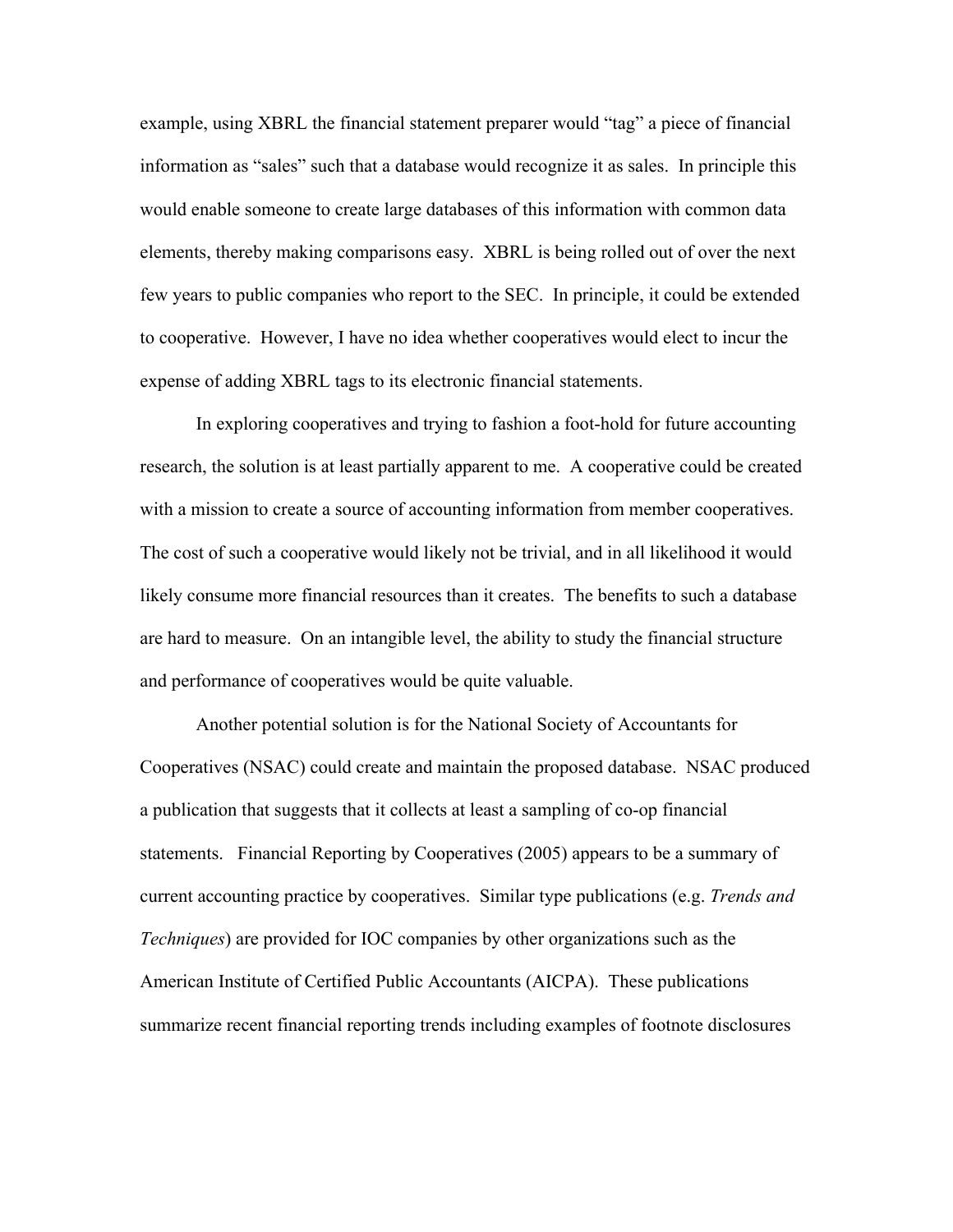made by other companies. Whether the NSAC would be willing to expand its work to include the maintenance of a database of cooperative financial information is unclear.

Late in the process of constructing this paper, I became aware of at least one set of consultants who appear to have gathered some comprehensive accounting data. CoopMetrics, created by Walden Swanson and Kate Sumberg, appears to a consulting company that specializes in helping cooperatives develop via financial comparisons to other cooperatives. It appears that it gathers at least some financial information to support the metrics it provides. My understanding is it is particularly well developed for food-based cooperatives. This data source could be explored further to see if it could provide a starting point for the construction of a larger database.

Conference discussion noted that there are a number of organizations that collect co-op financial information in some form or another. Both mutual insurance companies and credit unions provide financial information to regulators, and I believe there are data providers who have aggregated the data into databases that are available to researchers. The extent to which the data captures what I propose is a little unclear, but we may be able to discuss with those providers ways in which the data could be made more usable. The cooperative banks also require financial statements from many of their borrowers, and may have aggregated it internally for their own use. Such data could potentially be used to form the proposed database.

A cooperative financial statement database faces other barriers as well. Whether such information would provide positive or negative press, or outcomes to cooperatives is hard to guess. It is not hard to guess that some cooperative managers would not appreciate being compared to other managers. We know IOC managers do not like the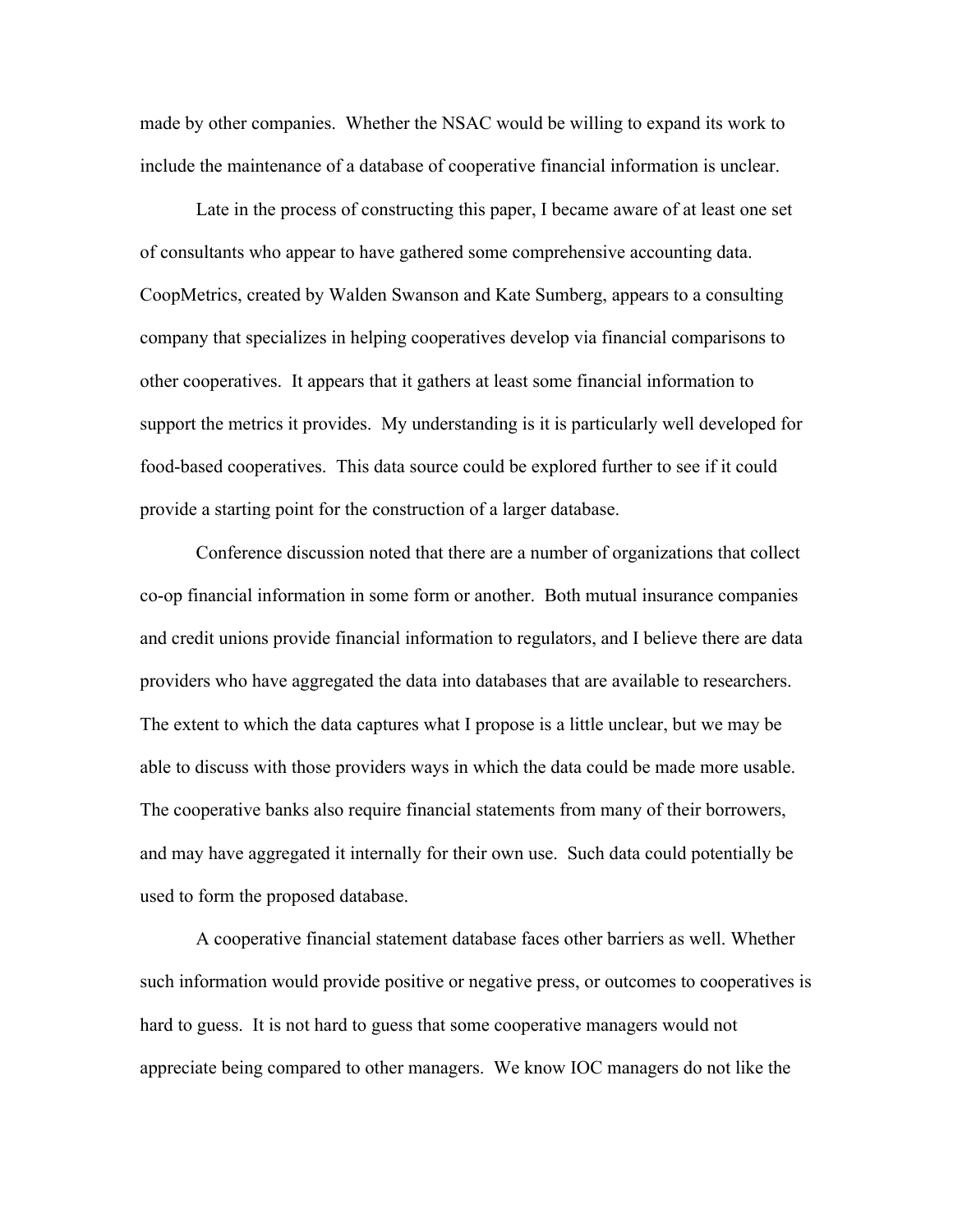comparisons. Furthermore, it is possible that the financial data could be used against the co-op's either through threats of market entry by IOC's, or by patrons who use the data to argue against co-op management.

### *Database Construction*

I am not an expert on database construction. I have a basic knowledge of some of the issues faced when trying to create such a database, but am by no means qualified to address these important issues. I can identify a few key issues that would need to be considered. (1) What format to use to create the database including the underlying programs that would be needed to access the data? As I have stated previously, the data must be easily accessed by researchers in a format that can be easily adapted to common statistical programs such as SAS. The Compustat database is now available through a web-based provider (WRDS –Wharton Research Data Services). This enables the researcher to go to a web site to specify the desired data from the database and the format of the resulting dataset. The requested data is then generated and posted in the researcher selected format such as Excel on a downloadable website for easy retrieval. The processing often occurs within a few minutes. (2) Some kind of unique identifier is needed for each cooperative in the database, and this identifier has to be retained as that cooperative's financial data is added year after year. For most co-ops this would not be hard, but it is hard when there are linked co-ops with somewhat common ownership. It gets even harder to deal with when there are mergers, as it is not always easy to determine whether the surviving entity is a new entity, or dominated by one of the existing entities. My understanding from readings about cooperatives such mergers are often among equals, and would be comparatively harder to classify than IOC mergers.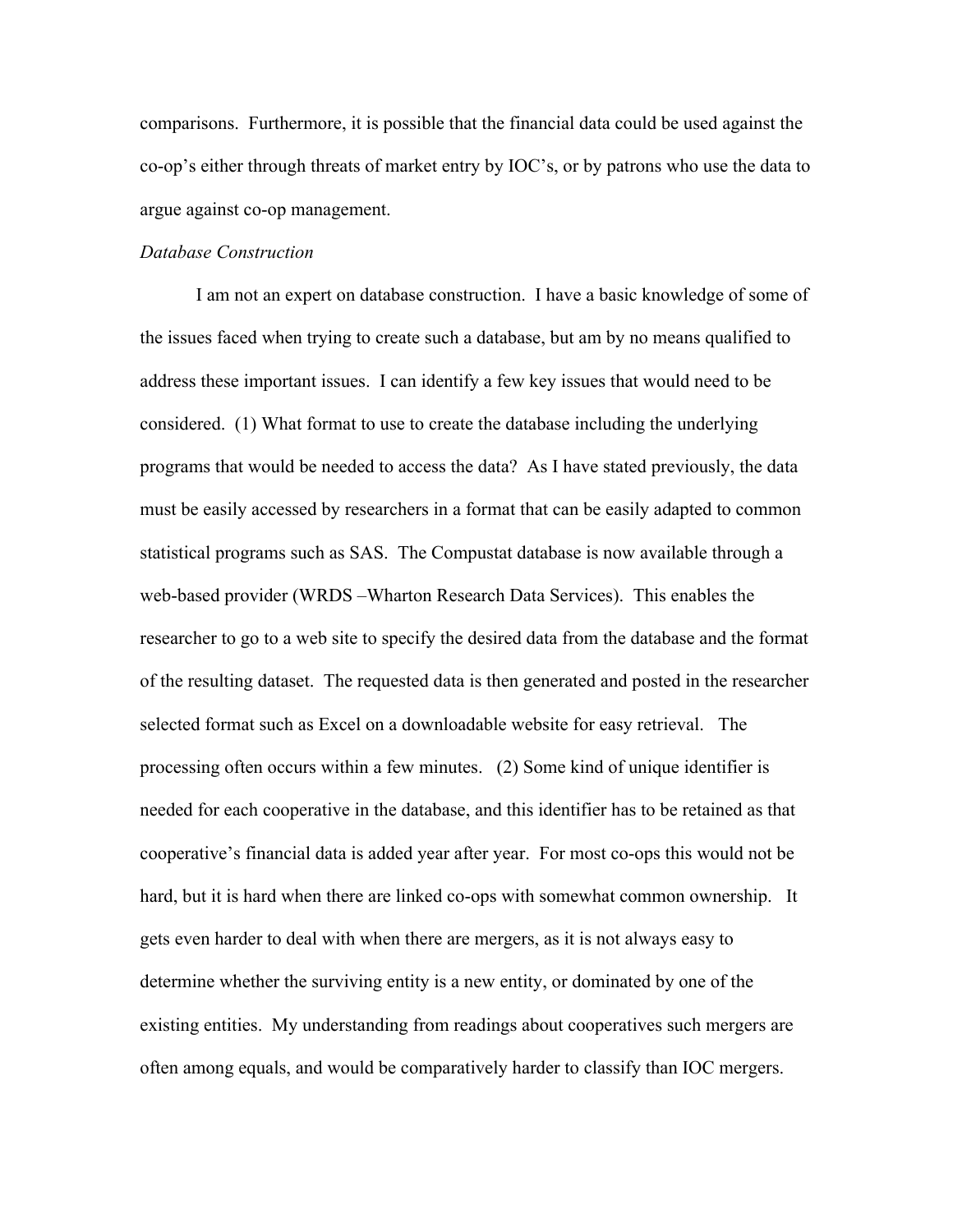# **Conclusion**

A database of accounting data would provide the information necessary for a broad range of academic research by both accounting scholars and by other social scientists. The paper proposes the construction of such a database. It includes a hierarchy of data items that should be included in the database. The hierarchy also suggests the minimum data necessary for inclusion in the database. The paper discusses some of the challenges in putting such a database together and making it available for researchers including identifying an organization that would oversee constructing and maintaining the database. I also discuss some of the inherent challenges in conducting cooperative research, especially the potential for inappropriately applying IOC based models to such studies.

 I firmly believe this database is necessary to engage the broad academic community into research on cooperatives including evaluating the economic impact of cooperatives. There has to be a mentality of "if you build it, they will come" in order for this endeavor to succeed.

#### **References**

- Ang, J.S., R.A. Cole and J.Wuh Lin. 2000. Agency Costs and Ownership Structure. Journal of Finance 55(1): 81-106.
- Ashbaugh, H., R. LaFond and B.W. Mayhew. 2003. Do Nonaudit Services Compromise Auditor Independence? Further Evidence. The Accounting Review 78:3 (July): 611-640.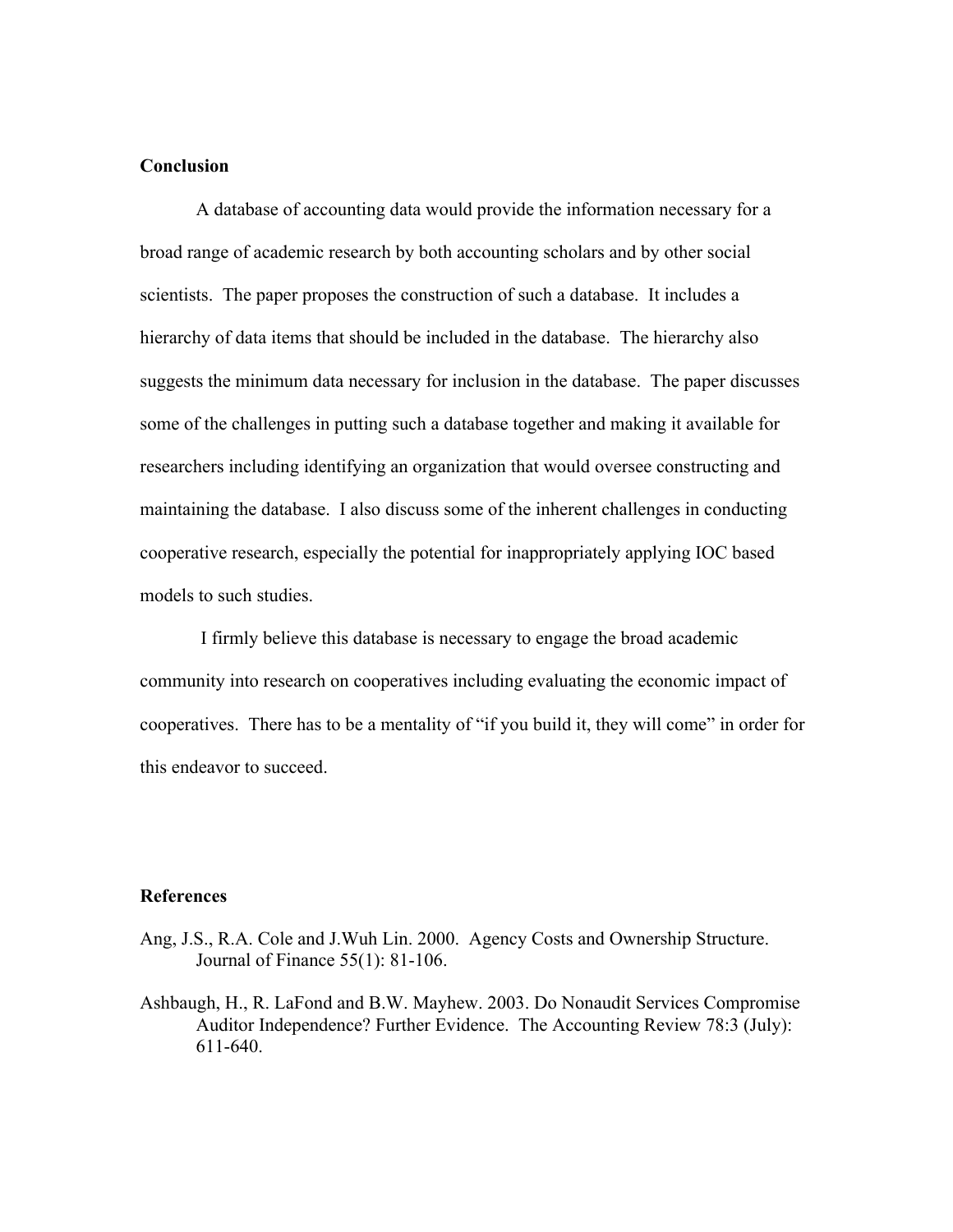- Beatty, A.L., B. Ke and K.R. Petroni. 2002. Earnings Management to avoid Earnings Declines across Publicly and Privately Held Banks. The Accounting Review 77:3 (July): 547-570.
- Blackwell, D. W., T.R. Noland, and D.B Winters. 1998. The Value of Auditor Assurance: Evidence from Loan Pricing. Journal of Accounting Research 36(Spring): 57-70.
- Fields, T.D., T.Z. Lys, and L. Vincent. 2001. Empirical Research on Accounting Choice. Journal of Accounting and Economics 31 (September): 255-307.
- Healy, P. M. 1985. The Effect of Bonus Schemes on Accounting Decisions. Journal of Accounting and Economics 7 (April):85-107.
	- \_\_\_\_\_\_\_ and K.G. Palepu. 2001. Information Asymmetry, Corporate Disclosure, and the Capital Markets: A Review of the Empirical Disclosure Literature. Journal of Accounting and Economics 31 (September): 405-440.
- ICA. 2008. Statement on Cooperative Identity. International Cooperative Alliance. http://www.ica.coop/coop/principles.html
- Klien, A. 2002. Audit Committee, Board of Director Characteristics and Earnings Management. Journal of Accounting and Economics 33:3 (August): 375-400.
- Shackelford, D. A. and T. Shevlin. 2001. Empirical Tax Research in Accounting. Journal of Accounting and Economics 31 (September):321-387.
- Tutle B. and J. Dillard. 2007. Beyond Competition: Institutional Isomorphism in U.S. Accounting Research. Accounting Horizons 21 (4): 387-410.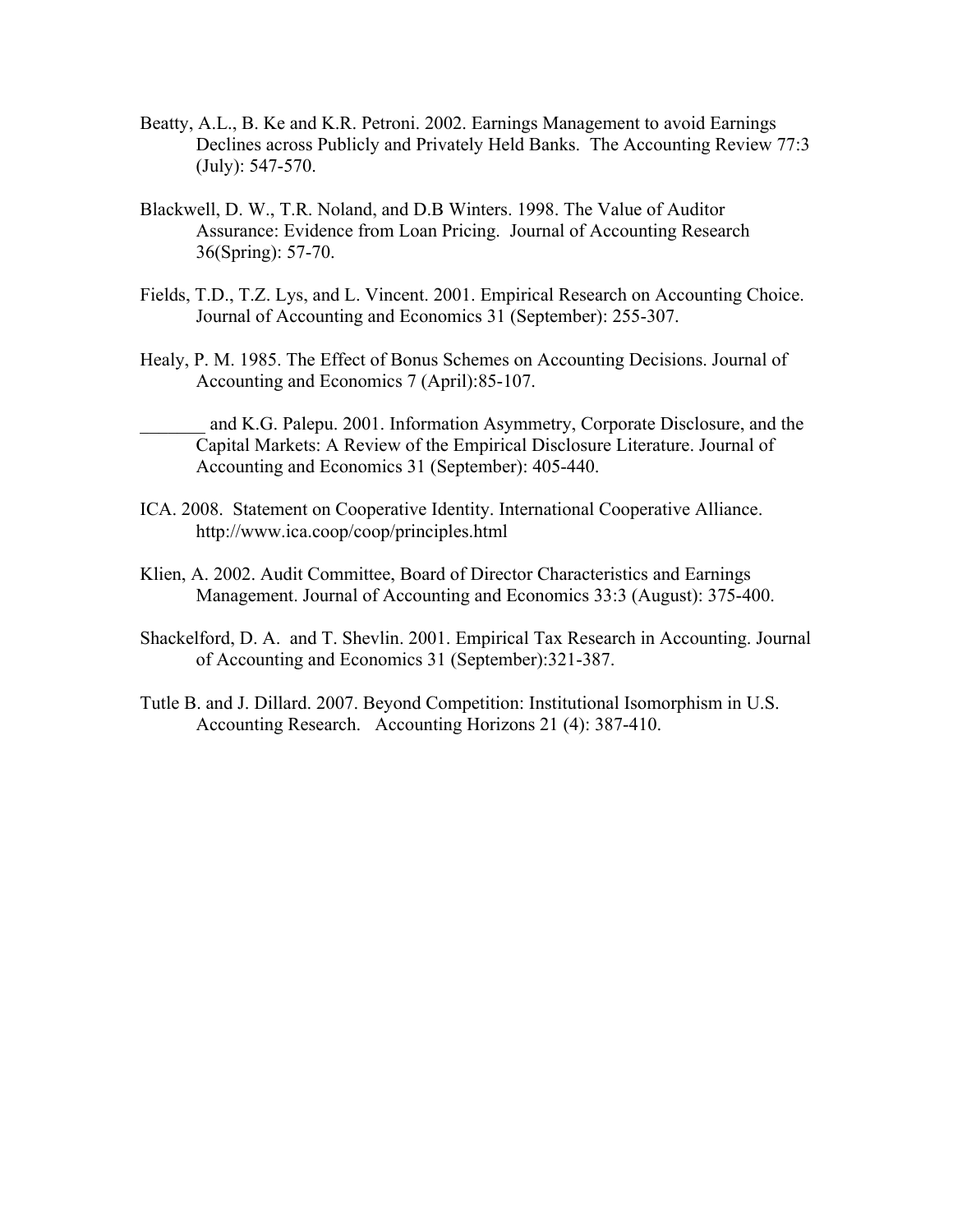| Table 1 – Financial Information Required                |                                      |
|---------------------------------------------------------|--------------------------------------|
| Tier I. Basic Financial Information                     |                                      |
|                                                         |                                      |
| <b>Current Assets</b>                                   |                                      |
| Fixed Assets (Property, Plant and Equipment)            |                                      |
| <b>Other Assets</b>                                     |                                      |
| <b>Total Assets</b> (total of current, fixed and other) |                                      |
| <b>Current Liabilities</b>                              |                                      |
| $Long - term Liabilities$                               |                                      |
| <b>Total Liabilities</b> (current plus long-term)       |                                      |
| <b>Total Equity</b>                                     |                                      |
| <b>Sales</b>                                            |                                      |
| Cost of Goods Sold                                      |                                      |
| <b>Operating Costs</b>                                  |                                      |
| Other income and expense                                |                                      |
| <b>Net Income</b>                                       |                                      |
| <b>Industry</b>                                         |                                      |
|                                                         |                                      |
| Tier II. Additional Financial Information               |                                      |
|                                                         |                                      |
| <b>Balance Sheet Data:</b>                              | <b>Balance Sheet Data:</b>           |
| Cash                                                    | <b>Accounts Payable</b>              |
| <b>Accounts Receivable</b>                              | <b>Accrued Expenses</b>              |
| Inventory                                               | Notes Payable                        |
| Prepaid Expenses                                        | Current Portion Long-Term debt       |
| Short term investments                                  | Patronage Refunds Payable            |
| Other current assets                                    | <b>Total Current Liabilities</b>     |
| <b>Total Current Assets</b>                             | Debt                                 |
| Land                                                    | Public Debt (Bonds)                  |
| <b>Buildings</b>                                        | <b>Total Long Term Liabilities</b>   |
| Equipment                                               | Common Stock                         |
| <b>Construction in Process</b>                          | Allocated member equity              |
| <b>Intangible Assets</b>                                | Unallocated member equity            |
| Investments in other cooperatives                       | <b>Total Equity</b>                  |
| Other long-term investments                             |                                      |
|                                                         |                                      |
| <b>Total Long-Term Assets</b><br><b>Total Assets</b>    |                                      |
|                                                         | <b>Statement of Cash Flow Data:</b>  |
|                                                         |                                      |
| Income Statement Data:                                  | Depreciation per cash flow statement |
| Depreciation                                            | <b>Operating Cash Flow</b>           |
| Selling, General and Administrative                     |                                      |
| Other operating costs                                   | <b>Additions to Fixed Assets</b>     |
|                                                         | Gains and Losses on Fixed Assets     |
| Interest income                                         | <b>Investing Cash Flow</b>           |
| Other income                                            | Patronage Refunds                    |
| Tax expense                                             | Financing Cash Flow                  |